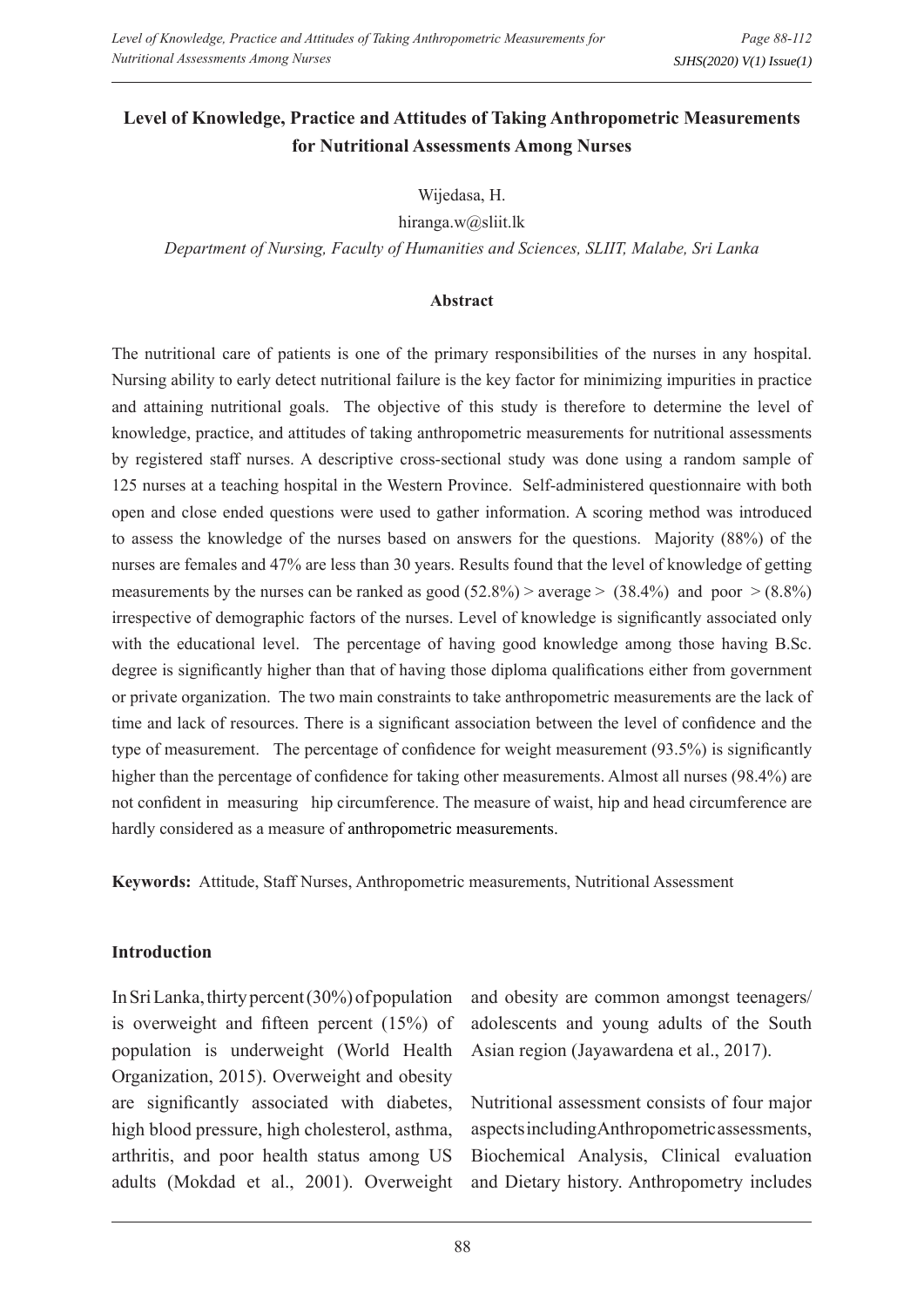measurements of body weight, height, abdominal circumference, calf circumference, mid arm muscle circumference, and subscapular skinfold (Fuchs & Pierre, 2014). Anthropometric assessments are best to perform in the hospital setup considering the advantages reported by Gibson (1998): the procedures used are safe to humans and are non-invasive, it is applicable to large sample groups, equipment required for the technique is inexpensive, portable and durable, and even the measurements can be performed by relatively unskilled personnel.

The measurement of body weight and height to calculate Body Mass Index (BMI) is a major part of various nutritional screening and assessment tools (Green & Watson, 2005). Health care professionals should have good skills to perform nutritional assessments. Without recording weight and height, it would be difficult to monitor the patient's response to nutritional interventions (Campbell et al., 2002). Registered Nurses have close and continuous contact with patients, they are in an ideal position to screen or assess for malnutrition (Lennard-Jones et al., 1995) because self-reported weight and height in adults are not accurate (Krul et al., 2010 & Shiely et al., 2013) and inconsistencies in recording body weight can have a negative impact on patient care (Clarkson, 2012). Studies demonstrate that lack of appropriate material, knowledge and time are the most prominent factors limiting the systematic measurement of body weight and height in hospitalized patients (Bavelaar et al., 2008 & Raja et al., 2008).

Indicators of body weight status are determinants of overweight or obesity including

body mass index (BMI), waist circumference (WC) and waist-hip ratio (WHR) (Laquatra, 2004). WHO (2015) recommends Body Mass Index (BMI =  $Wt/Ht^{-2}$ ) as the primary measure of obesity and defines BMI as "a crude population measure of obesity", "a person's weight (in kilograms) divided by the square of his or her height (in meters)". Quetelet's Index, weight  $(kg) / \text{height}^2$  (m<sup>2</sup>), is most often used for adults while Ponderal's Index, height  $(m)$  weight (kg<sup>-3</sup>) for children (Lees et al., 1995). Overweight and obesity are defined, respectively, as BMI values exceeding 25  $\text{kg/m}^2$  and 30 kg/m<sup>2</sup> (Whitney et al., 2006). Katulanda et al. (2010) proposed that the BMI of 21.5  $\text{kg/m}^2$  as the cut-off level for diagnosing overweight in Sri Lankan adults. People who carry excess fat centrally (within the abdominal cavity) are more likely to suffer from the consequences of being overweight (Zhu et al., 2002). Fat distribution is measured by Waist Circumference (WC) and Waist to Height Ratio (WHR) as BMI does not give information about the total fat or how fat is distributed in the body (Hammond, 2004).

Batsis et al. (2014) found that elevated WC is associated with lower quality of life, a decline in physical function and a slightly higher risk of disability over time in older adults. As indicated in Anthropometry procedures manual (National Health and Nutrition Examination Survey, 2004) in order to take correct measurement of WC, it is necessary to have the patient stand and hold the examination gown above the waist, lowering the pants and underclothing. Reading of the measuring tape over the horizontal line just above the uppermost lateral border of the ilium should be taken at the end of a normal respiration (National Health and Nutrition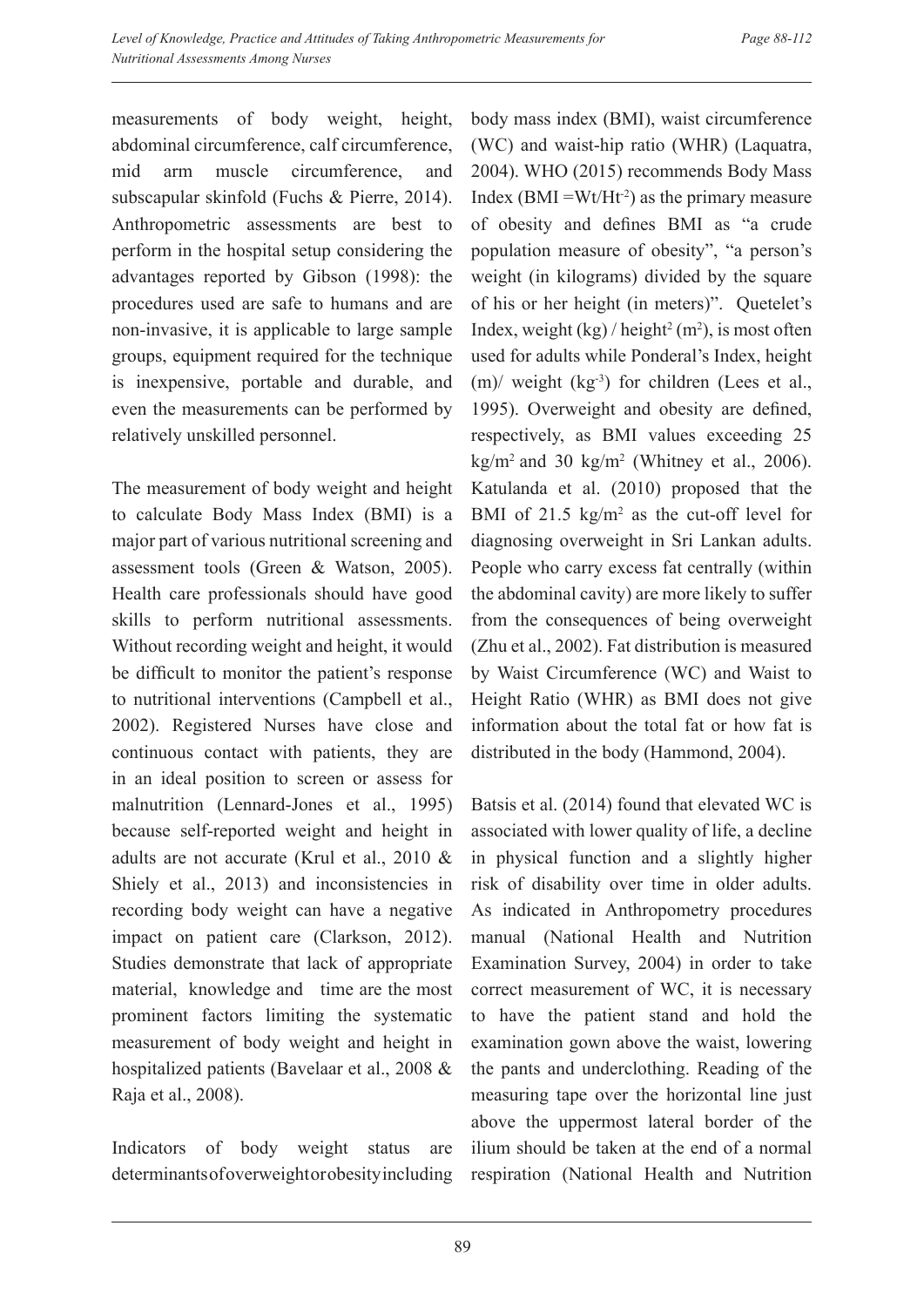Examination Survey, 2004). A cut-off value of 75 cm for WC is proposed for both men and women based on the findings of Katulanda et al. (2010). Waist to Hip Ratio is also a simple and effective anthropometric index to identify obesity associated metabolic risks among Sri Lankan adults (Jayawardana et al., 2012). WHR cut-off values proposed are 0·85 for women and 0·90 for men. Calculation of WHR needs two relatively difficult measurements and hence can be subject to more errors (Katulanda et al., 2010).

Convincing evidence indicates that WC and WHR are strongly associated with many noncommunicable diseases declining quality of life and physical activity levels (Batsis et al., 2014 and Chapala et al., 2015).

This topic yields few scholarly articles similar to this study, when searched in the World Wide Web. Still, a thorough search would not show any results regarding studies done in Sri Lanka. On view of the above explanation led to the objective of this study to explore and describe the knowledge, practice and attitudes of taking anthropometric measurements for nutritional assessments among nurses.

# **Materials and Methods**

This study was conducted at a teaching hospital in the Western Province where staff nurses from both private sector and government sector were working together at the time of data collection. The group of nurses in this hospital have different educational levels as well as different years of experience in nursing service. Further, nursing degree holders from different state universities are also working in this hospital.

## **Sample size**

The population of this study is the nurses in the selected hospital and thus the population size is 139. A sample size was decided at the 5% margin of error with 95% confidence. When the population size is known (N) the sample size (n), at the margin of error of 5% with 95% confidence interval is given by  $(1)$ (Abramson, 1991).

$$
n = \frac{N * X}{(X + N - I)}, \quad \text{where } X = \frac{(1.96^2) * (0.5^2)}{(0.5)^2} = 384 \quad (1)
$$

Accordingly, it was found that sample size, n=102. However, a sample of 125 was selected. ( need to say why this decision )\*\*\*\*) The nurses were selected within the different units in the hospital where nurses do work (Table 1). The nurses who were in maternity leave during the data collection period who cannot understand Sinhala or English medium and who work as part time employees were excluded from the sample.

# **Table 1.**

# *Distribution of sample*

| Unit                      | Sample Size |
|---------------------------|-------------|
| Incentive Care Unit (ICU) | 20          |
| Medical ward              | 13          |
| Theatre                   | 12          |
| <b>ETU</b>                | 11          |
| Orthopaedic ward          | 9           |
| Surgical ward             | 9           |
| Gynaecology               | 9           |
| <b>OPD</b>                | 9           |
| Paying Section            | 9           |
| Paediatric ward           | 8           |
| Psychiatric Ward          | 7           |
| Radiology Unit, Blood     | 5           |
| Dialysis Unit             |             |
|                           |             |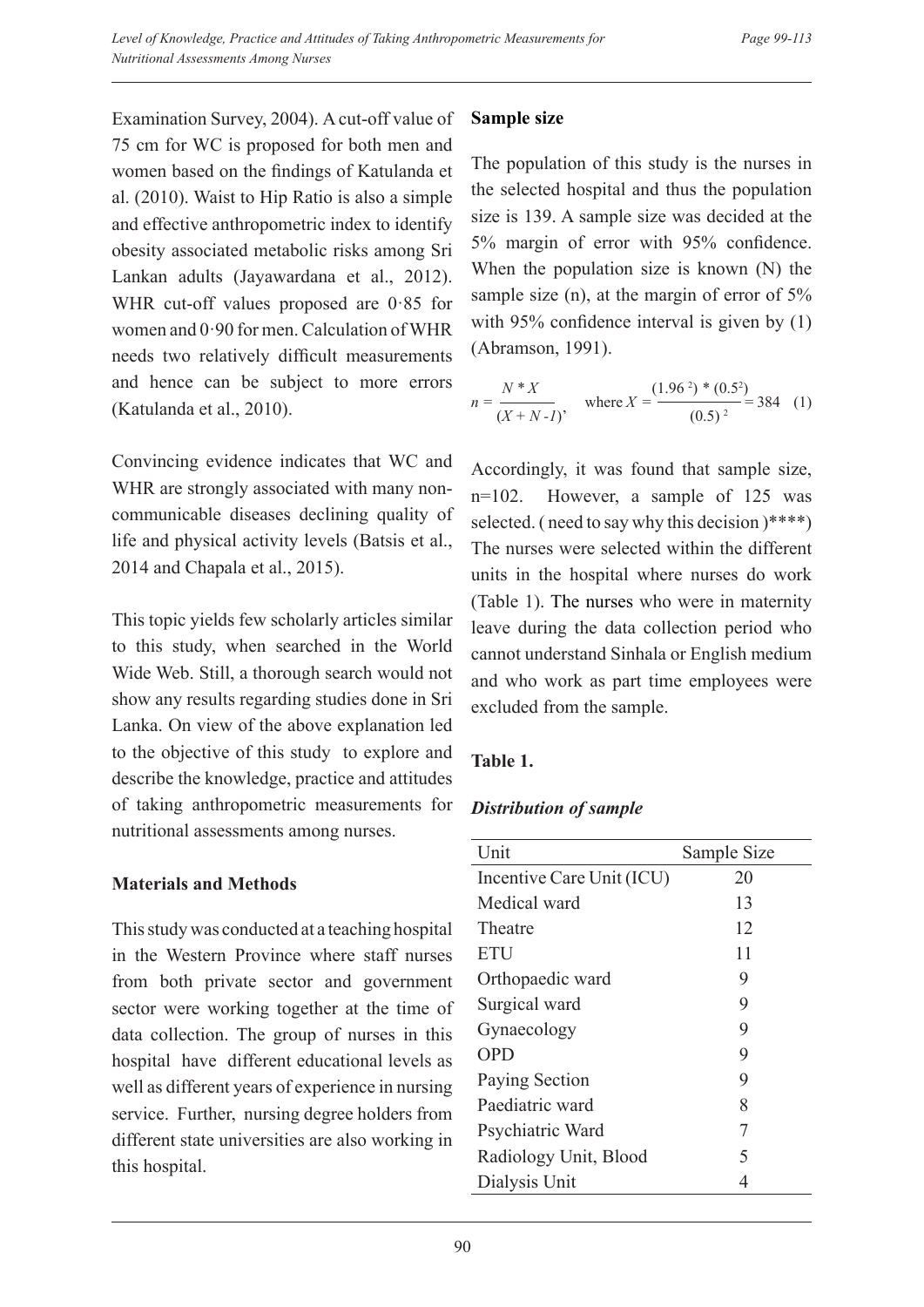## **Study instruments**

Self-administered semi structured questionnaire was used to determine the level of knowledge, practice and attitudes of taking anthropometric measurements for nutritional assessments. The self-administered questionnaire was pretested to determine the level of understanding and the time taken to complete all four sections. Ten (10) staff nurses working in private and government hospitals with similar characteristics were selected for the pertest. A few modifications were done in the questionnaire following the pertest. Anthropometric measurements were introduced at the beginning of the questionnaire. Maximum 15 minutes per participant is taken to complete the questionnaire.

Final questionnaire consisted of 50 questions/statements in four sections. Section A composed with 7 questions to obtain information on socio-demographic characteristics such as age, sex and marital status. It also sought information on years of clinical experience, educational qualifications and the working area in the hospital. Section B of the questionnaire consisted of 20 items with both statements and questions to assess the knowledge of nurses. Section C comprised of 10 items to assess the practice of nurses. Section D composed of 10 closed ended questions and the each correct answer scores 10 out of 100 to assess the attitudes of nurses.

## **Study instruments**

Self-administered semi structured questionnaire was used to determine the level of knowledge, practice and attitudes of taking anthropometric measurements for nutritional assessments. The self-administered

questionnaire was pretested to determine the level of understanding and the time taken to complete all four sections. Ten (10) staff nurses working in private and government hospitals with similar characteristics were selected for the pertest. A few modifications were done in the questionnaire following the pertest. Anthropometric measurements were introduced at the beginning of the questionnaire. Maximum 15 minutes per participant is taken to complete the questionnaire.

Final questionnaire consisted of 50 questions/statements in four sections. Section A composed with 7 questions to obtain information on socio-demographic characteristics such as age, sex and marital status. It also sought information on years of clinical experience, educational qualifications and the working area in the hospital. Section B of the questionnaire consisted of 20 items with both statements and questions to assess the knowledge of nurses. Section C comprised of 10 items to assess the practice of nurses. Section D composed of 10 closed ended questions and the each correct answer scores 10 out of 100 to assess the attitudes of nurses.

## **Data collection**

Data collection was done by distributing the self-administered questionnaire. All the nurses were personally contacted directly or over the phone to explain the procedure by the investigator. After obtaining the written consent questionnaires were distributed among staff nurses in the quarters after finishing their shift duties and also at the time of leaving out of the hospital after finishing work or at any time convenient for them avoiding working hours.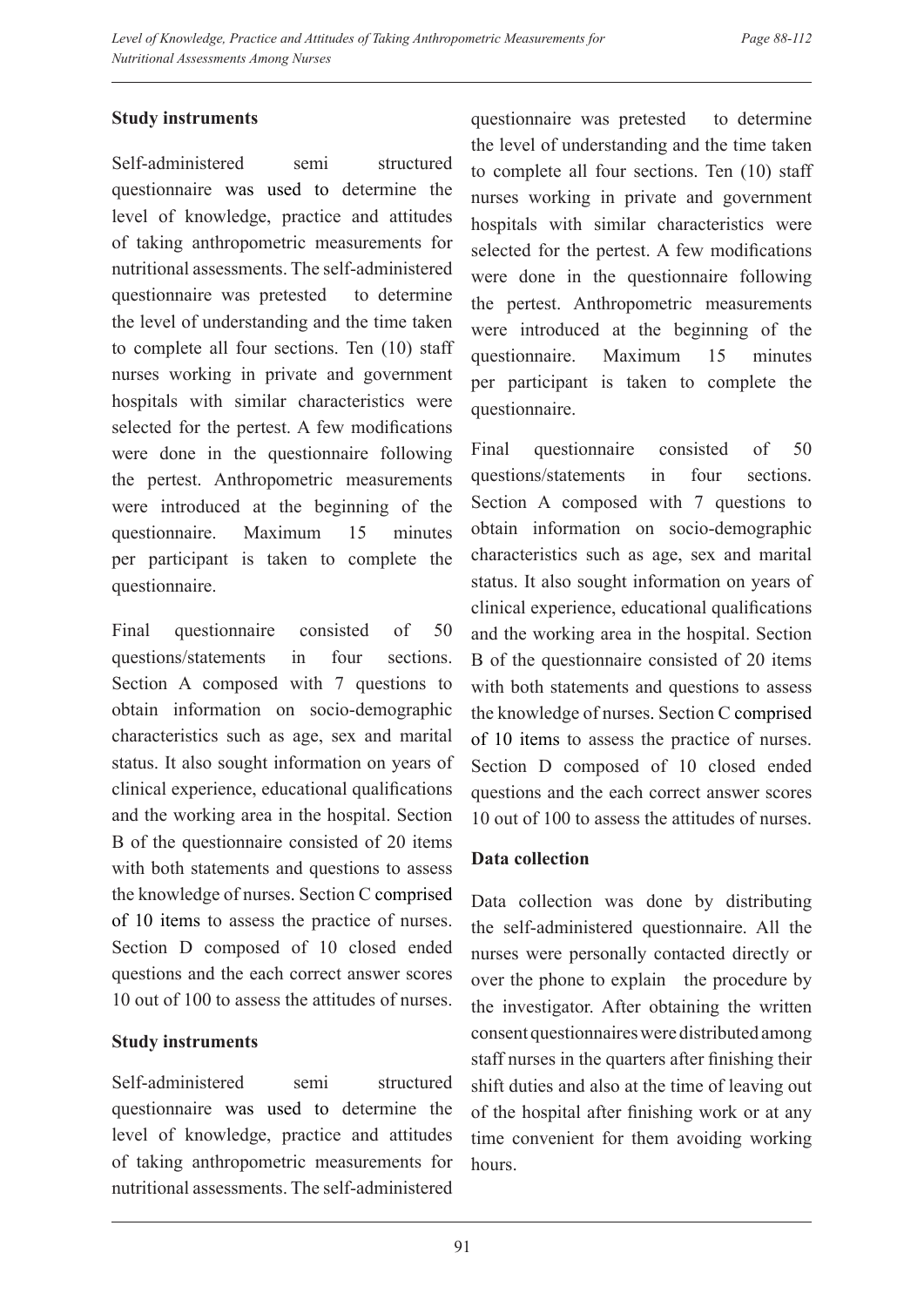## **Statistical analysis**

After collecting all completely filled questionnaires, data were entered the Statistical Package for the Social Science (SPSS) version 20.0 and basic exploratory analysis and chi-square analysis for 2-way frequency tables were carried out using SPSS.

The section B of the questionnaire was scored to measure the level of knowledge (Appendix 1). In this section each question was binary type. The correct answer to the question was scored one (1) and each wrong answer was scored zero (0). Score for the level of knowledge (SLK) is defined as,

 $SLK =$ The number of correct answers for the Section B \*100 total number of questions in Section B

The total number of questions in Section B was 20. Thus, SLK is computed using (1)

 $SLK =$ The number of correct answers for the Section B \*100 (1) 20

SLK can varies between zero and 100 and thus scores for knowledge level were categorized based on marks obtained. The level of knowledge was classified as, "poor", "average" and "good" if marks is between  $0 - 45$ , 45-75 and above 75 respectively. The higher the score implies the greater the knowledge about taking of anthropometric measurements for nutritional assessments the participant has.

## **Ethical considerations**

The verbal and written informed consent obtained from each participant prior to data collection after explaining the purpose of the study. Data collection was done out of their working place at the time of off duties. No risk was identified for the participants. Privacy and confidentiality of provided information/ data were ensured.

## **Results and Discussion**

## **Distribution of demographic variables and level of knowledge**

Distribution of sample size among the selected demographic variables is shown in Table 2.

## **Table 2.**

## *Distribution of demographic variables of the participants*

| <b>Characteristics</b> |         | <b>Number</b><br>$(N=125)$ | Percentage<br>$(\%)$ |
|------------------------|---------|----------------------------|----------------------|
|                        | Male    | 15                         | 12.0%                |
| <b>Sex</b>             | Female  | 110                        | 88.0%                |
|                        | Single  | 64                         | 51.2%                |
| <b>Marital Status</b>  | Married | 61                         | 48.8%                |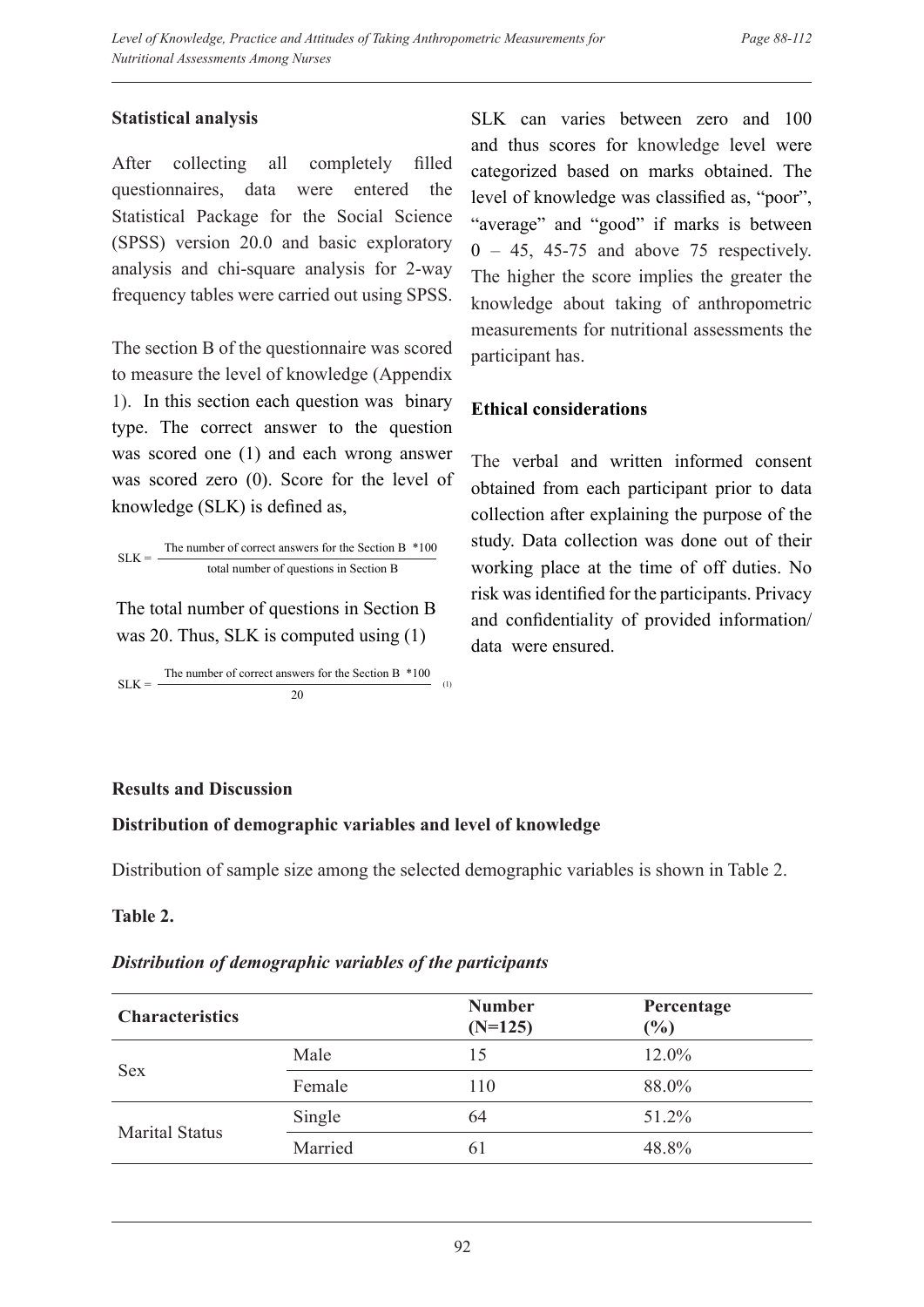|                               | Less than 30                                   | 59 | 47.2%    |
|-------------------------------|------------------------------------------------|----|----------|
| Age Group                     | 30-39 years                                    | 45 | 36.0%    |
|                               | $40-49$ years                                  | 14 | 11.2%    |
|                               | More than 50                                   | 07 | 5.6%     |
|                               | B.Sc. in Nursing                               | 20 | $16.0\%$ |
|                               | Diploma in Nursing<br>(from government<br>NTS) | 41 | 32.8%    |
| Educational<br>qualifications | Diploma in Nursing<br>(from Private NTS)       | 51 | 40.8%    |
|                               | Certificate in Nursing<br>(less than 3 Years)  | 13 | 10.4%    |
|                               | Less than 5 Years                              | 71 | 56.8%    |
| Clinical experience           | $6-10$ years                                   | 26 | 20.8%    |
| as a nurse                    | $11-20$ years                                  | 15 | 12.8%    |
|                               | More than 20 years                             | 12 | 9.6%     |
|                               | Good                                           | 66 | 52.8%    |
| Level of knowledge            | Average                                        | 48 | 38.4%    |
|                               | Poor                                           | 11 | 8.8%     |

#### **Table 2 (Continued)**

Though stratified sampling was not applied, it was found that the 88% were female while 51% were unmarried irrespective of gender. Majority (73.6%) had nursing diploma either from government (33.8%) or private (40.8%). Only 10% of the sample represented nursing certificate holders. Majority (57%)

of the sample had less than 5 years of clinical experience followed by 20.8% had 6-10 years' experience. The level of knowledge on anthropometric measurement was found as good (52.8%) > average (38.4%) > poor  $(8.8\%)$ .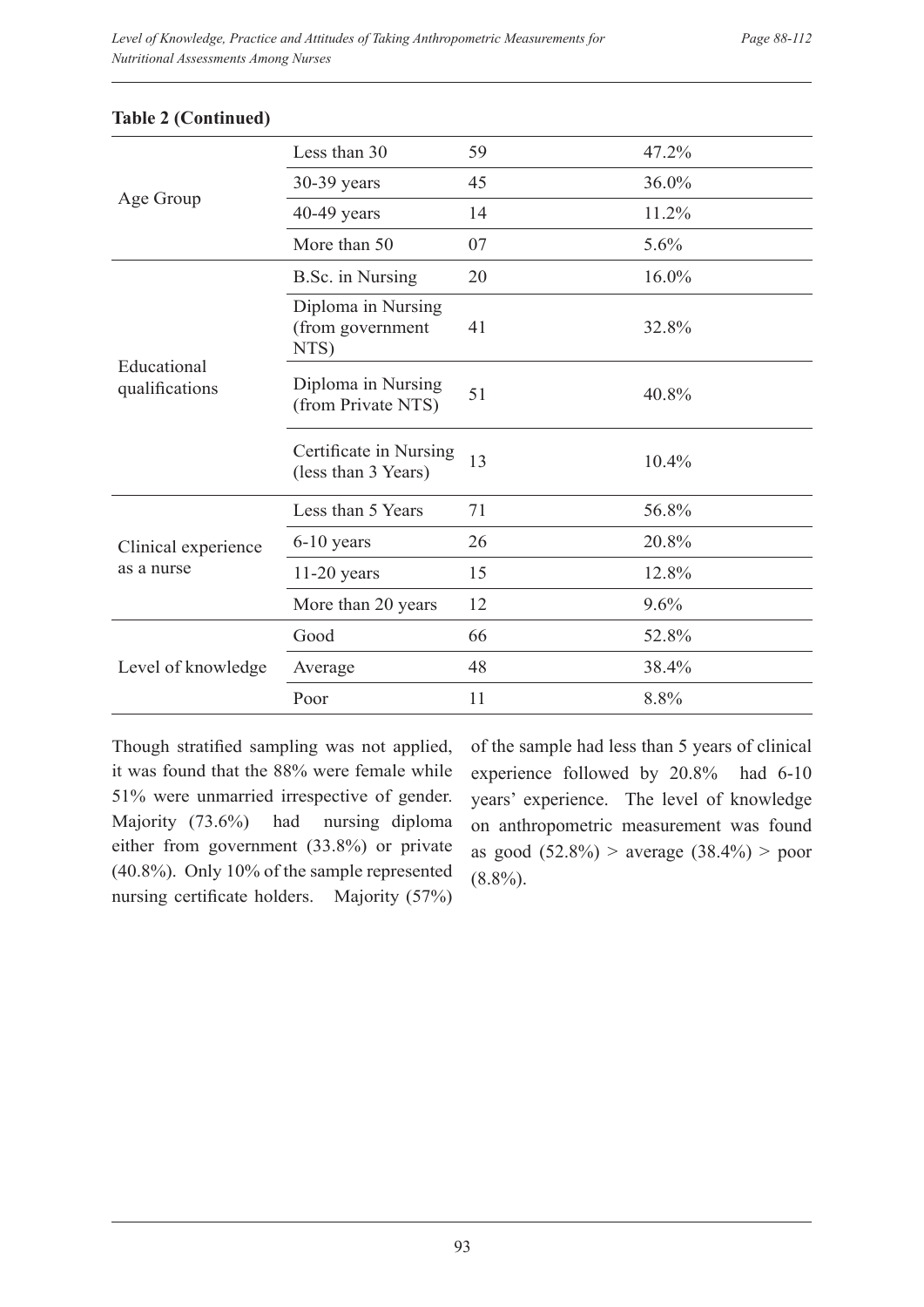# **Association between level of knowledge and demographic factors Level of education & level of knowledge**

## **Table 3.**

## *Distribution between level of education and level of knowledge*

| Level of education               |                         | Level of knowledge |                  |                  |        |
|----------------------------------|-------------------------|--------------------|------------------|------------------|--------|
|                                  |                         | Good               | Average          | Poor             | Total  |
|                                  | Count                   | 20                 | $\boldsymbol{0}$ | $\boldsymbol{0}$ | 20     |
| B. Sc. In<br><b>Nursing</b>      | % within<br>Education   | 100.0%             | $0.0\%$          | $0.0\%$          | 100.0% |
| Diploma                          | Count                   | 22                 | 15               | $\overline{4}$   | 41     |
| from<br>Government<br><b>NTS</b> | % within<br>Education   | 53.7%              | 36.6%            | 9.8%             | 100.0% |
| Diploma                          | Count                   | 23                 | 24               | $\overline{4}$   | 51     |
| from Private<br><b>NTS</b>       | $%$ within<br>Education | 45.1%              | 47.1%            | 7.8%             | 100.0% |
| <b>Nursing</b>                   | Count                   | $\mathbf{1}$       | 9                | 3                | 13     |
| Certificate                      | $%$ within<br>Education | 7.7%               | 69.2%            | 23.1%            | 100.0% |
|                                  | Count                   | 66                 | 48               | 11               | 125    |
| Total                            | % within<br>Education   | 52.8%              | 38.4%            | 8.8%             | 100.0% |

 $(x_6^2=30.8, p=0.001)$ 

As chi-square test statistic is significant  $(p < 0.05)$  in Table 3, it can be concluded that there is a significant association between level of education and the level of knowledge of the nurses. All the nurses having B Sc. Degree has good knowledge. Among the diploma

holders the percentage of nurses having good knowledge is almost the same as the percentage of nurses having average knowledge. The percentage of nurses having good knowledge among those having certificate course is very low.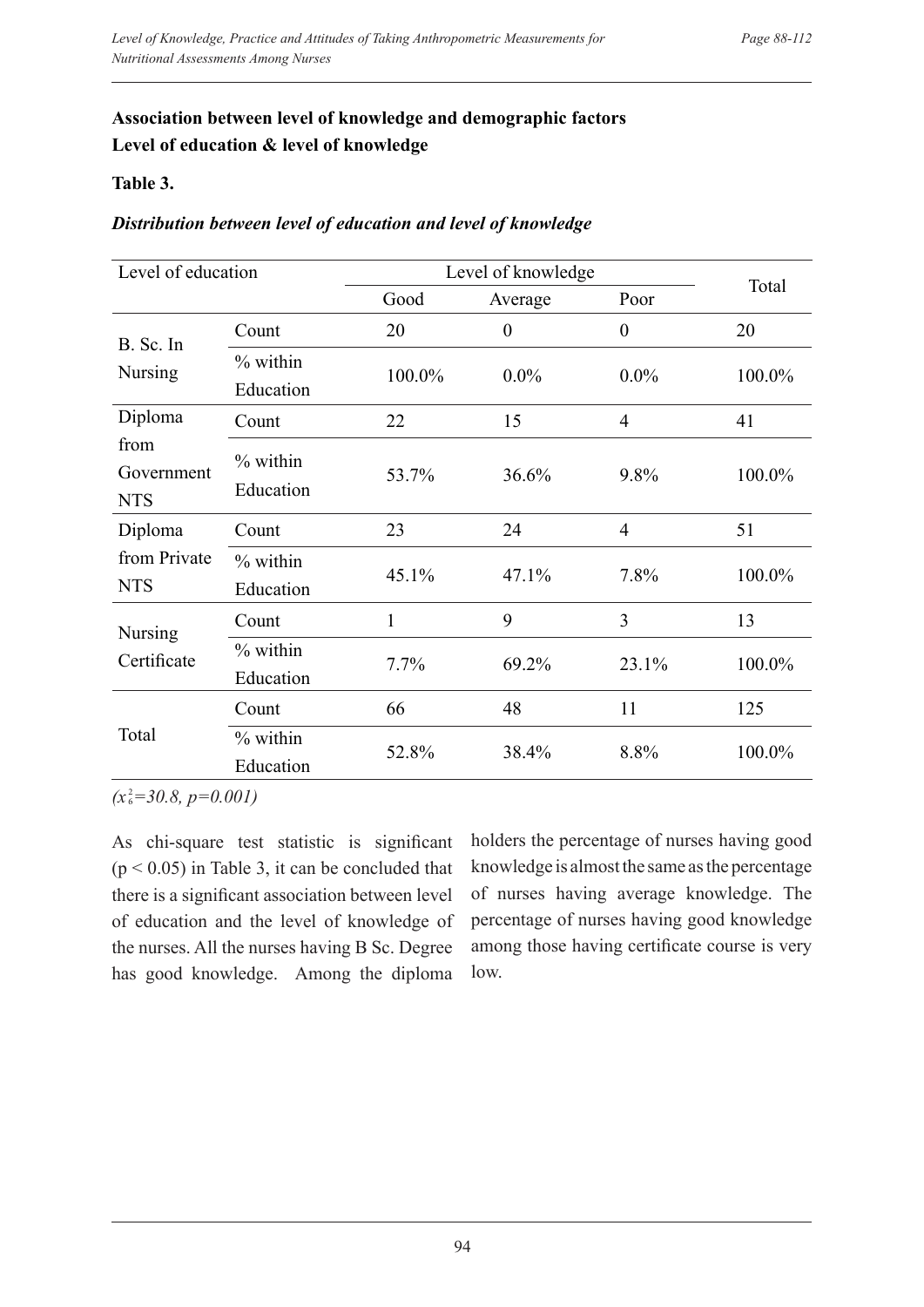## **Level of knowledge and duration of clinical experience**

## **Table 4**.

#### *Distribution of level of knowledge and years of clinical experience*

| Years of experience |                          | Level of knowledge |         |                |        |
|---------------------|--------------------------|--------------------|---------|----------------|--------|
|                     |                          | Good               | Average | Poor           | Total  |
|                     | Count                    | 43                 | 20      | 5              | 68     |
| $<$ 5 years         | $%$ within<br>Experience | 63.2%              | 29.4%   | 7.4%           | 100.0% |
|                     | Count                    | 10                 | 13      | $\overline{4}$ | 27     |
| $6-10$ years        | % within<br>Experience   | 37.0%              | 48.1%   | 14.8%          | 100.0% |
|                     | Count                    | $\overline{7}$     | 10      | $\mathbf{1}$   | 18     |
| $11-20$ years       | $%$ within<br>Experience | 38.9%              | 55.6%   | 5.6%           | 100.0% |
|                     | Count                    | 6                  | 5       | $\mathbf{1}$   | 12     |
| $>$ 20 years        | $%$ within<br>Experience | 50.0%              | 41.7%   | 8.3%           | 100.0% |
|                     | Count                    | 66                 | 48      | 11             | 125    |
|                     | $%$ within<br>Experience | 52.8%              | 38.4%   | 8.8%           | 100.0% |

 $(x_6^2=0.820, p=0.123)$ 

As chi-square test statistic is not significant  $(p > 0.05)$  in Table 4, it was found that there is no significant association between level of education and the years of experience of the

nurses. Irrespective of the years of experience just above 50% of the nurses had a good knowledge followed by about 40% had an average knowledge.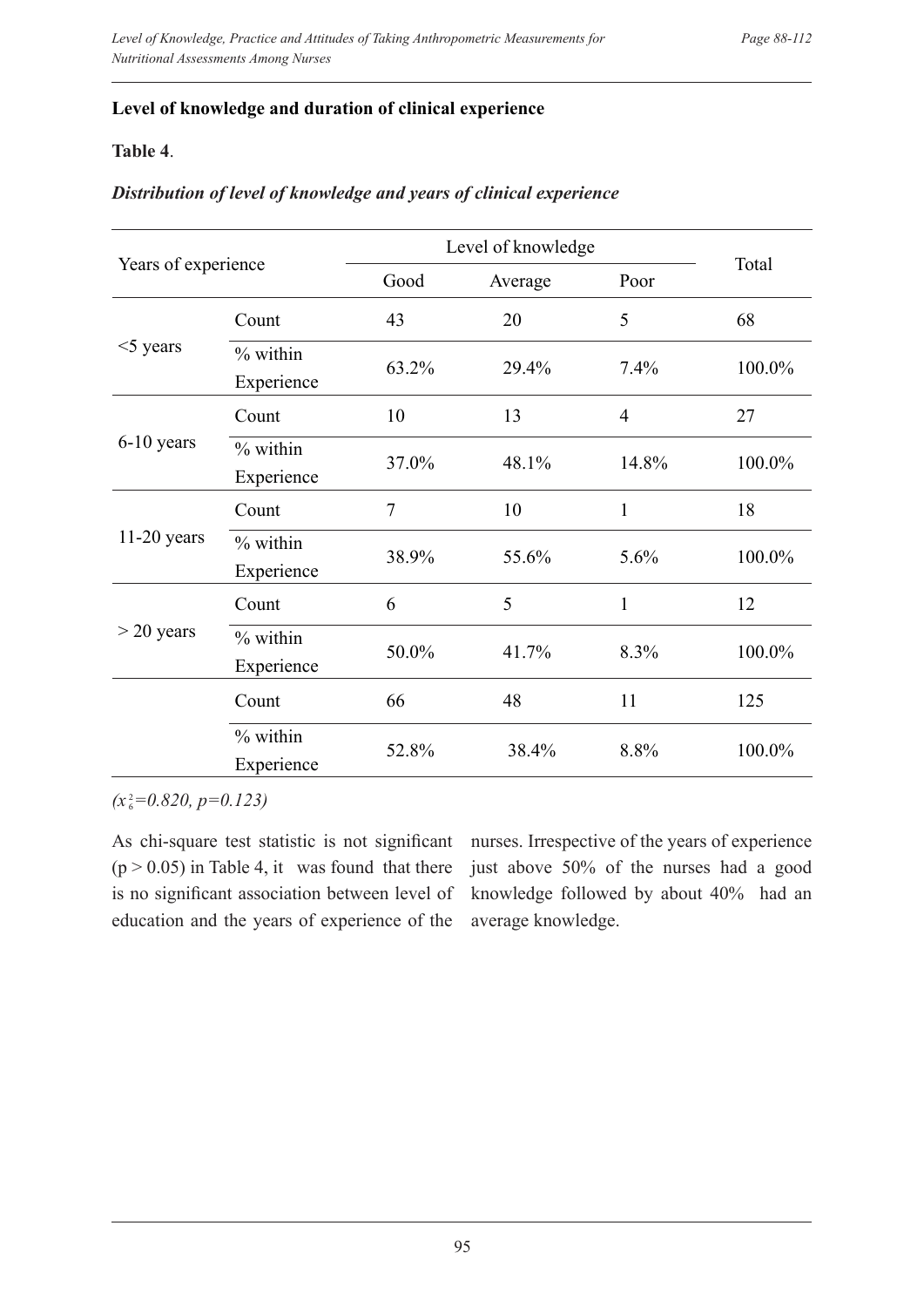## **Level of knowledge and gender**

## **Table 5**.

|                |              | Level of knowledge |          |         | Total  |
|----------------|--------------|--------------------|----------|---------|--------|
| Gender         |              | good               | average  | poor    |        |
| Male           | Count        | 8                  | 5        |         | 14     |
|                | $%$ within G | 57.1%              | $35.7\%$ | $7.1\%$ | 100.0% |
|                | Count        | 58                 | 43       | 10      | 111    |
| Female         | $%$ within G | 52.3%              | 38.7%    | $9.0\%$ | 100.0% |
| Total          |              | 66                 | 48       | 11      | 124    |
| % within total |              | 52.8%              | 38.4%    | 8.8%    | 100.0% |

#### *Distribution of level of knowledge & by gender*

 $(x^2=0.135, p=0.923)$ 

As chi-square test statistic is not significant  $(p > 0.05)$  in Table 5, it indicates that there is no significant association between level of education and the years of experience of the nurses. Irrespective of gender 53% have a good knowledge, 38% have an average knowledge and 9% have a poor knowledge.

# **Level of practice in taking anthropometric measurements**

A majority of nurses (48%) had stated that they were commonly taking measurements of weight while 9% had stated they have practiced of taking measurements of height. Furthermore, 37% had stated that they have

the practice of taking both measurements of weight and height. Only 6% of nurses had stated that they did not have the practice of taking height or weight measurements for nutritional assessments and it was identified that those nurses used to work in theatre. Though the nurses are spread in different wards, the impact of working section was not considered.

# **Frequency of taking measurements**

The distribution of frequency of taking different measurements for nutritional assessments is shown in Table 6.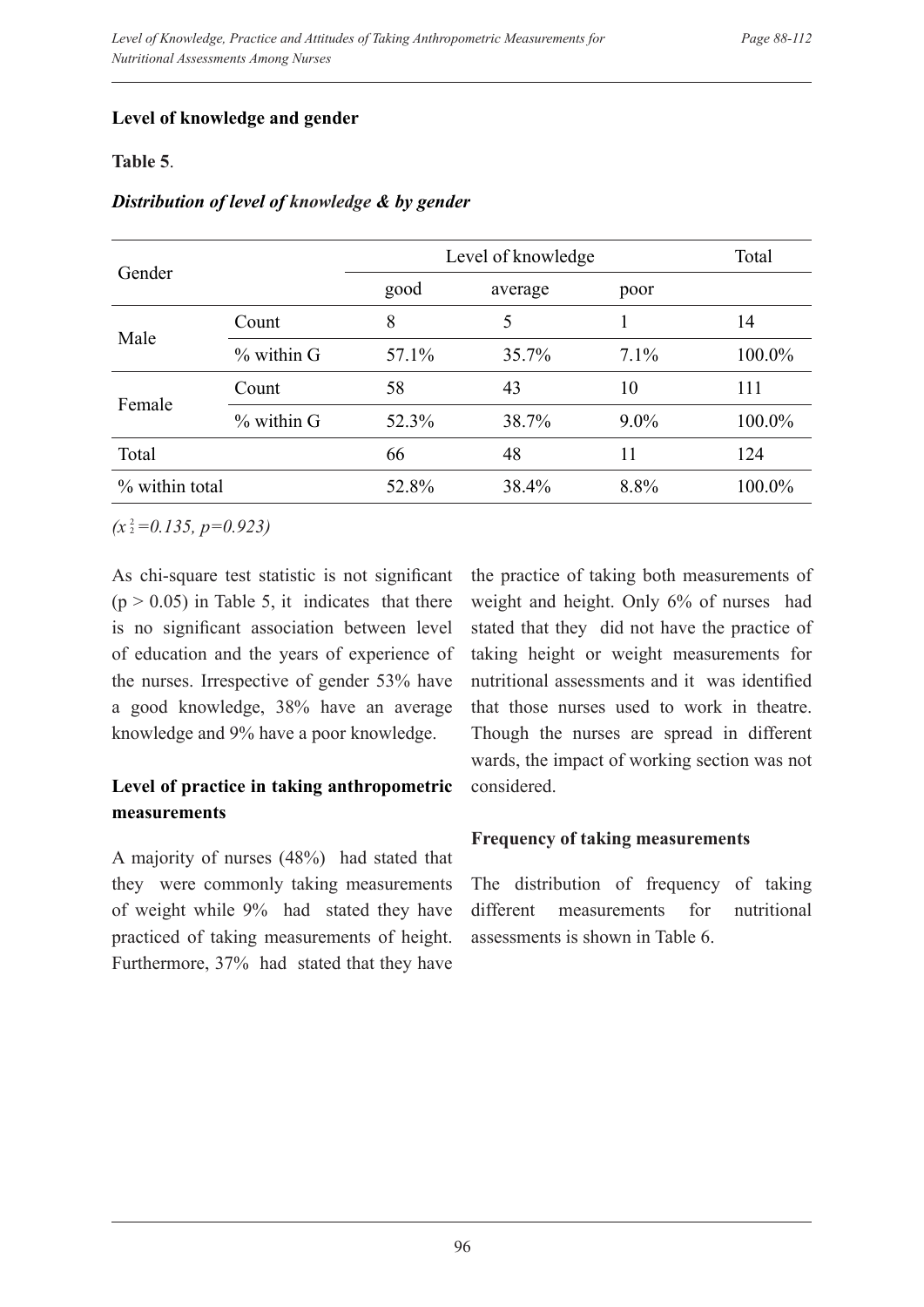## **Table 6**.

|                     | Often<br>$n$ (%) | Sometimes<br>$n$ (%) | Seldom<br>$n$ (%) | Never<br>$n$ (%) |
|---------------------|------------------|----------------------|-------------------|------------------|
| Weight              | 50(40)           | 46(37)               | 25(20)            | 4(3)             |
| Height              | 35(28)           | 51(41)               | 22(17.5)          | 17(13.5)         |
| Waist Circumference | 0(0)             | 09(8)                | 40(32)            | 76 (61)          |
| Hip Circumference   | 0(0)             | 0(0)                 | 0(0)              | 125 (100)        |
| Head Circumference  | 12(10)           | 1(1)                 | 17(14)            | 95 (76)          |

|  |  | The percentage distribution different measurements for nutritional assessments. |  |  |
|--|--|---------------------------------------------------------------------------------|--|--|
|  |  |                                                                                 |  |  |

Table 6 shows that the majority of nurses were practicing weighing often (40%) and sometimes (37%). The frequency of measuring height was found that the majority (41%) had a practice of measuring height sometimes. A majority of participants had reported that they never practise measuring waist circumference (61%) while all of them had reported the same for measuring Hip circumferences (100%).

Majority had stated that they never practice taking measurements of head circumference (76). A majority (35%) had stated that they have the practice of getting the assistance of somebody for taking weight measurement often. Nearly one third (71%) had stated that they seldom use nutritional screening tools and nutritional guidelines for assessing patients.

# **Practice of taking measurements of different types of patients**

## **Table 7.**

*Composition of the sample according to the group of patients whom they take anthropometric measurements mostly*

|                               | Number of nurses (N) | $(\%)$ |
|-------------------------------|----------------------|--------|
| Normal Adults                 | 96                   | 76.8   |
| Children                      | 6                    | 4.8    |
| <b>Neonates</b>               | 11                   | 8.8    |
| Bedridden patients            |                      | 5.6    |
| Patients with kidney diseases | 5                    | 4.0    |
| Total                         | 125                  | 100    |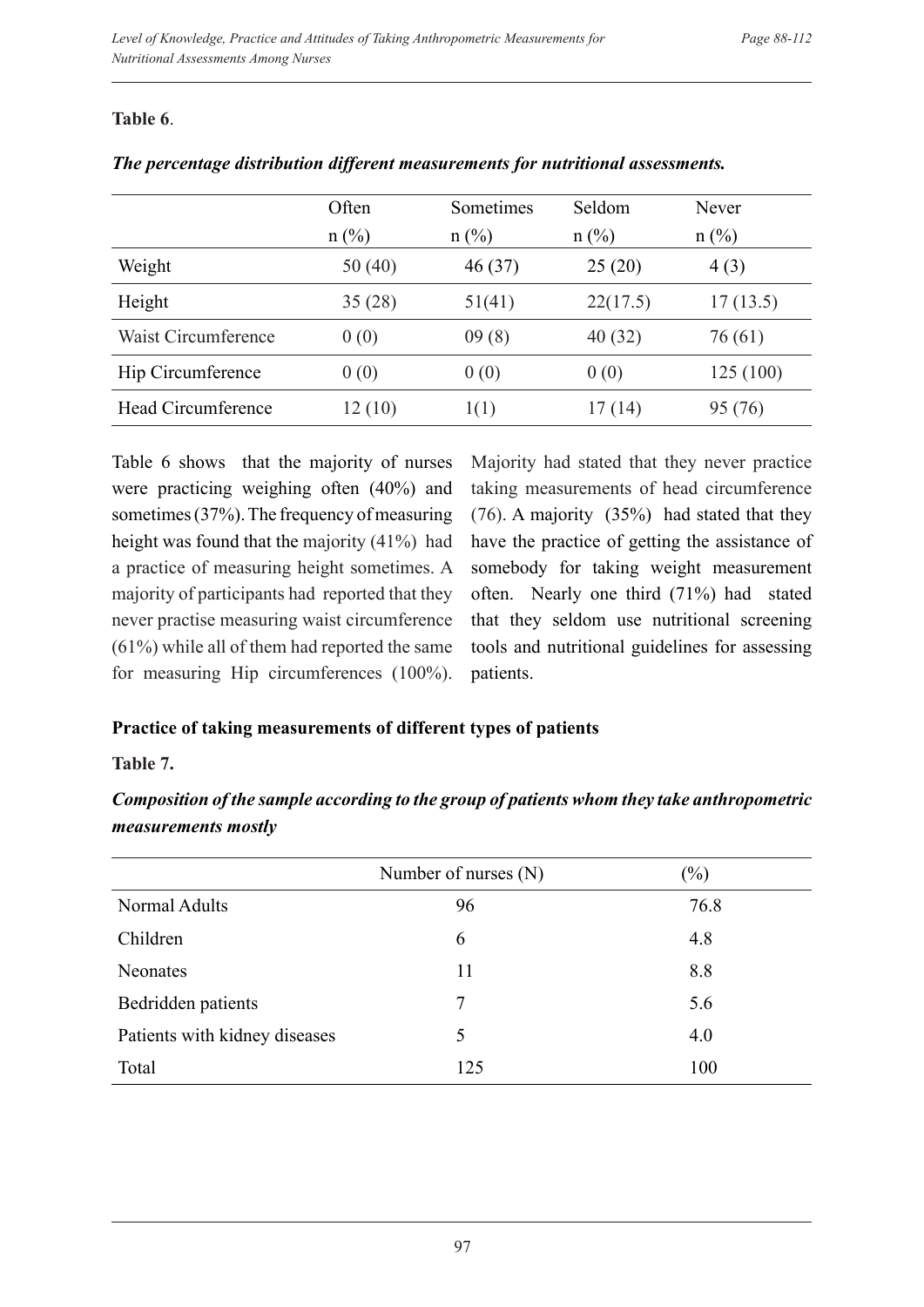According to the table 7, 77% nurses have the practice of taking anthropometric measurements of normal adults while only 4% have the practice of taking measurements of kidney failure patients at the dialysis unit.

#### **Type of constrain**

#### **Table 8**.

*Percentage distribution of discouraging factors to take anthropometric measurements in the hospital setup*

| Discouraging factor    | n   | $\frac{0}{0}$ |
|------------------------|-----|---------------|
| Lack of time           | 41  | 32.8          |
| Lack of resources      | 32  | 25.6          |
| As it is not important | 28  | 224           |
| <b>NDW</b>             | 24  | 19.2          |
| Total                  | 125 | 100.0         |
|                        |     |               |

NDW – Not doing as a routing procedure in the ward

A majority (33%) had indicated that lack of time as a discouraging factor to take anthropometric measurements followed by lack of resources (26%).

# **Level of attitudes in taking anthropometric measurements**

#### **Level of confidence**

It should be noted that almost all 125 nurses had expressed the importance of taking anthropometric measurements. The association between the confidence of taking anthropometric measurements (Yes or No) and anthropometric measurements is shown in Table 9. Missing values (neither y nor n) were excluded for the analysis.

## **Table 9.**

## *Association between level of confidence and type of measurement*

|               | Confidence | Total          |        |
|---------------|------------|----------------|--------|
| Measurement   | Yes        | N <sub>o</sub> |        |
|               | 116        | 8              | 124    |
| Weight        | 93.5%      | 6.5%           | 100.0% |
|               | 71         | 54             | 125    |
| Height        | 56.8%      | 43.2%          | 100.0% |
| Waist         | 21         | 99             | 120    |
| Circumference | 17.5%      | 82.5%          | 100.0% |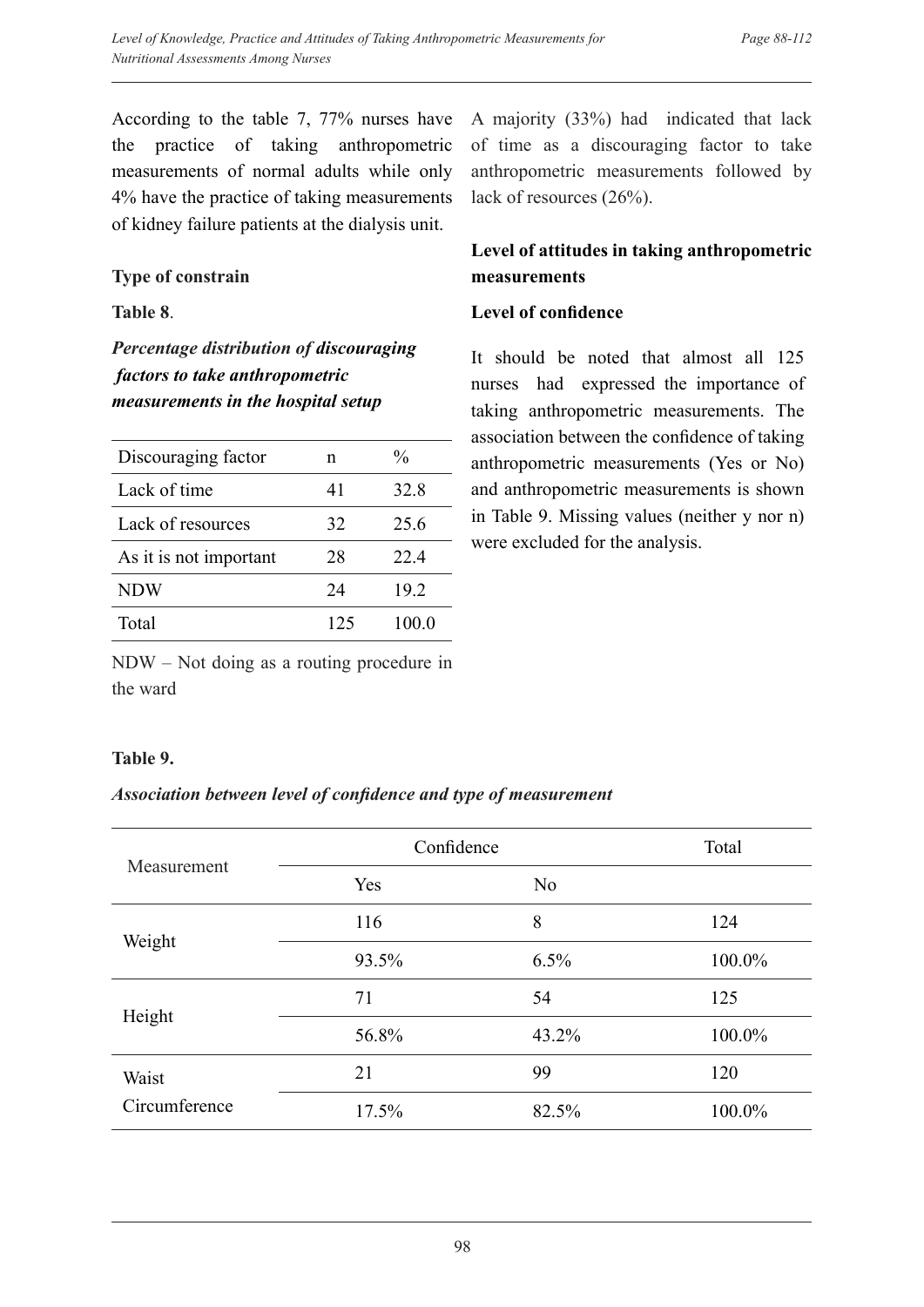|                   | $\overline{2}$ | 123   | 125    |
|-------------------|----------------|-------|--------|
| Hip Circumference | 1.6%           | 98.4% | 100.0% |
| Head              | 76             | 49    | 125    |
| Circumference     | 60.8%          | 39.2% | 100.0% |
| Total             | 286            | 333   | 619    |
|                   | 46.2%          | 53.8% | 100.0% |

#### **Table 9 (Continued)**

## $(x_4^2=268.0, p=0.001)$

There is a significant association between the level of confidence and the type of measurement. The percentage of confidence for weight measurement (93.5%) is significantly

higher than the percentage of confidence for taking other measurements. Almost all nurses are not confidence (98.4%) in measuring hip circumference.

## **Table 10**.

*Composition of sample according to the factors associated with their attitudes towards anthropological assessments.* 

| <b>Associated Factor</b>                                                                                | <b>Yes</b><br>$N(\%)$ | N <sub>0</sub><br>$N(\%)$ |
|---------------------------------------------------------------------------------------------------------|-----------------------|---------------------------|
| Feeling uncomfortable in taking measurements of body circumferences 95 (76%)                            |                       | 30(24%)                   |
| Satisfaction of resources available in the hospital                                                     | 55 (44%)              | 70(56%)                   |
| Willingness to learn more about taking anthropological assessments 118 (94%) $7(6\%)$                   |                       |                           |
| Having the attitude that the anthropological assessments should be<br>included in the nursing curricula | $114(91\%) 11(9\%)$   |                           |

Results revealed that the majority of the participants (76%) feel uncomfortable in taking measurements of body circumferences. A majority (56%) are not satisfied with the resources available in the hospital for taking anthropologic measurements. A large majority (94%) were willing to learn more about taking anthropological assessments for nutritional assessments while 91% of nurses had an attitude of including more about anthropological assessments in the nursing curricula.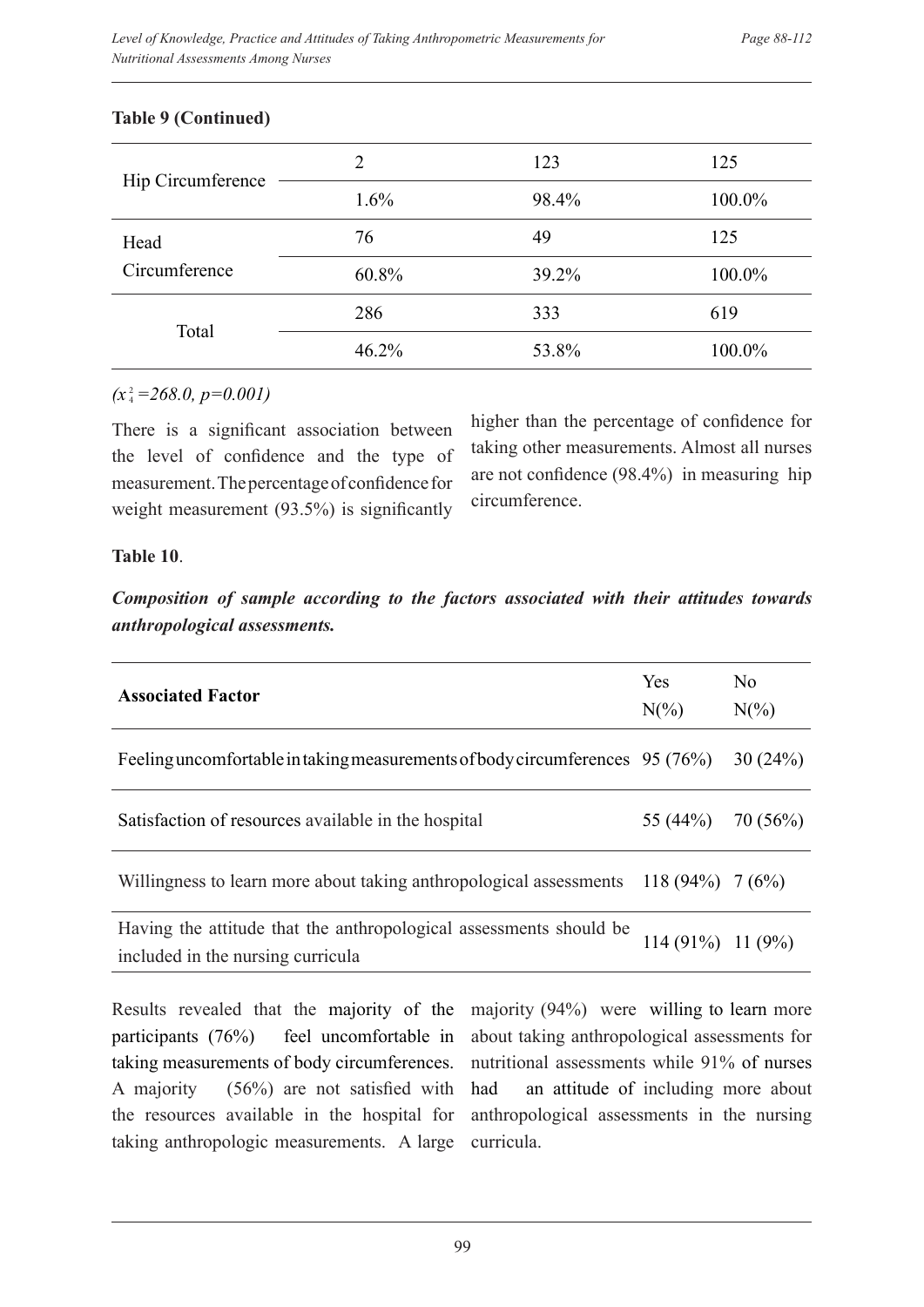# **Discussion**

The purpose of this study is to identify the level of knowledge, practice and attitudes among nurses working in the selected teaching hospital . The current study showed levels of knowledge ranging as Good, Average or Poor. The majority of the participants had good knowledge (53%) while 38% of nurses had average level of knowledge and 9% of the nurses had poor level of knowledge. This finding is inconsistent with previous findings of Bavelaar et al. (2008), & Raja et al., (2008) as they have found that lack of knowledge as one of the most prominent factors limiting the systematic measurement of body weight and height in hospitalized patients.

The findings of the study reflect that most of the nurses have practice of measuring weight. But the majority of nurses are not aware about the weight measurement. Lin and Perry (2007) have found that height is most commonly used as a nutritional index with children. These findings are similar to the findings of this study as all of nurses working in paediatric ward have good practice of measuring height of children for nutritional assessment. Alison et al. (2009) states that most health care professionals do not receive any specific training in how to carry out waist circumference measurement. Similar to that, present study has found that majority of participants have not had training on waist circumference and hip circumference. This study found that nurses seldom use nutritional screening tools and nutritional guidelines for assessing patients. This finding is in agreement with the study of Persenius et al. in 2008 as they reported that nutritional assessment/ screening tools and nutritional guidelines were seldom used for nutritional assessments by the

majority of nurses in their study. In the present study a majority has stated that "lack of time" as the major cause of factors discouraging to take anthropometric measurements. This is consistent with other studies by Bavelaar et al. (2008) and Raja et al. (2008) as they have cited too much work to be accomplished by nurses within short time during their working hours. Majority of participants had positive attitudes towards taking anthropometric measurements and majority of nurses (94%) are willing to learn more about nutritional assessments. This Finding is consistent with the study done by Kim and Choue (2009) to detect knowledge of nutritional assessment in Korean nurses as they have found those Korean nurses had a high desire to receive nutritional information.

## **Conclusions and Recommendations**

Based on the results of data analyses, the following conclusions and recommendations can be given.

# **Conclusions**

The majority of nurses have knowledge about anthropometric measurements for nutritional assessments. Among the Bachelor of Nursing, graduates have a significantly higher level of knowledge comparing to diploma holders from both government and private Nurses. Knowledge, Practice, and Attitudes have not been significantly associated with sociodemographic factors such as sex, marital status, and years of experience. The percentage of confidence for weight measurement (93.5%) is significantly higher than the percentage of confidence for taking other measurements. Almost all nurses (98.4%) are not confident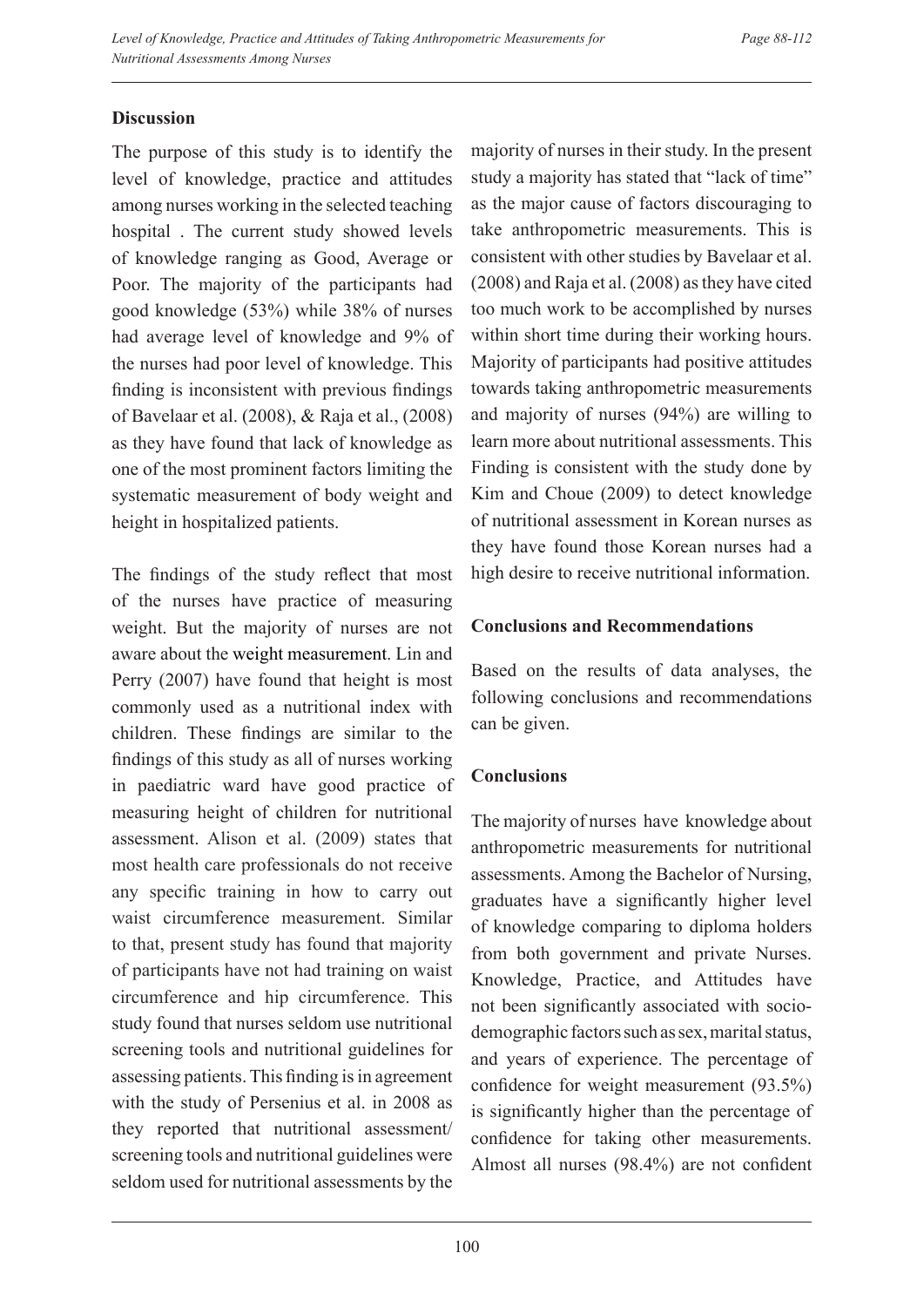in taking measurements of hip circumference. Lack of time, lack of resources are the two main constraints to take anthropometric measurements and the nurses have positive attitudes to learn about anthropometric measurements for nutritional assessments.

#### **Recommendations**

Findings will help to adopt new teaching and learning strategies in nursing education to improve the level of knowledge of nurses. Due to various constraints such as manpower, funds and time, this study was limited to 125 participants in one hospital. Thus, it is necessary to extend this study for few other hospitals. All the practices associated with taking anthropometric measurements were not assessed in this study. It should be looked into more deeply in order to obtain better results. Inclusion of nurses working on part time basis will increase the validity of the findings.

# **References**

- Bart, G., Eric, F., Joost, W., & Dirk, Y. (2011). Nurses estimating body weight and height to screen for malnutrition. *The European e-journal of clinical nutrition and metabolism,* http://www.elsevier. com/locate/clnu viewed on 02 May 2017.
- Bavelaar, J. W., Otter, C. D., van Bodegraven, A. A., Thijs, A., van Bokhorst & van der Schueren, M. A. E. (2008). Diagnosis and treatment of (disease-related) in-hospital malnutrition*. Clinical Nutrition* 2008; 27:431e8.
- Bowring, A. L., Peeters, A., Poli, R. F., Lim, M. S. C., Gouillou, M. & Hellard,

M. (2010). Measuring the accuracy of self-reported height and weight in a community-based sample of young people, *British Journal of Nutrition*, page 1 of 7 doi:10.1017/ S0007114510004563.

- Fuchs, D. J. G., Frances, A. & La-Pierre, (2014). National Kidney Foundation Primer on Kidney Diseases (Sixth Edition), Retrieved from:https://www. sciencedirect.com/topics/medicineand-dentistry/anthropometry.
- Hayes, A. J., Kortt, M. A., Clarke, P. M., & Brandrup, J. D. (2008). Estimating equations to correct self-reported height and weight: implications for prevalence of overweight and obesity in Australia. *Australian and Newzealnd Journal of Public Health*.
- Health and Nutrition Examination Survey, (2004). Anthropometry procedures manual, viewed on 21 April 2017 https://www.cdc.gov/nchs/data/nhanes/ nhanes  $03$  04/BM.pdf.
- Jayawardena, R., Ranasinghe, P., Wijayabandara, M., Hills, A. P. & Misra, A. (2017). Nutrition Transition and Obesity Among Teenagers and Young Adults in South Asia, *Journal of Current Diabetes Reviews,* Volume 13 , Issue 5 , 2017.
- Krul, A. J., Daanen, H. A. M. & Choi, J. (2010). Self-reported and measured weight, height and body mass index (BMI) in Italy, the Netherlands and North America*. Eur Jurnal of Public Health* 21: 414–419. viewed on 10 May 2017 https://journals.plos.org/ plosone/article?id=10.1371/journal. pone.0054386#.